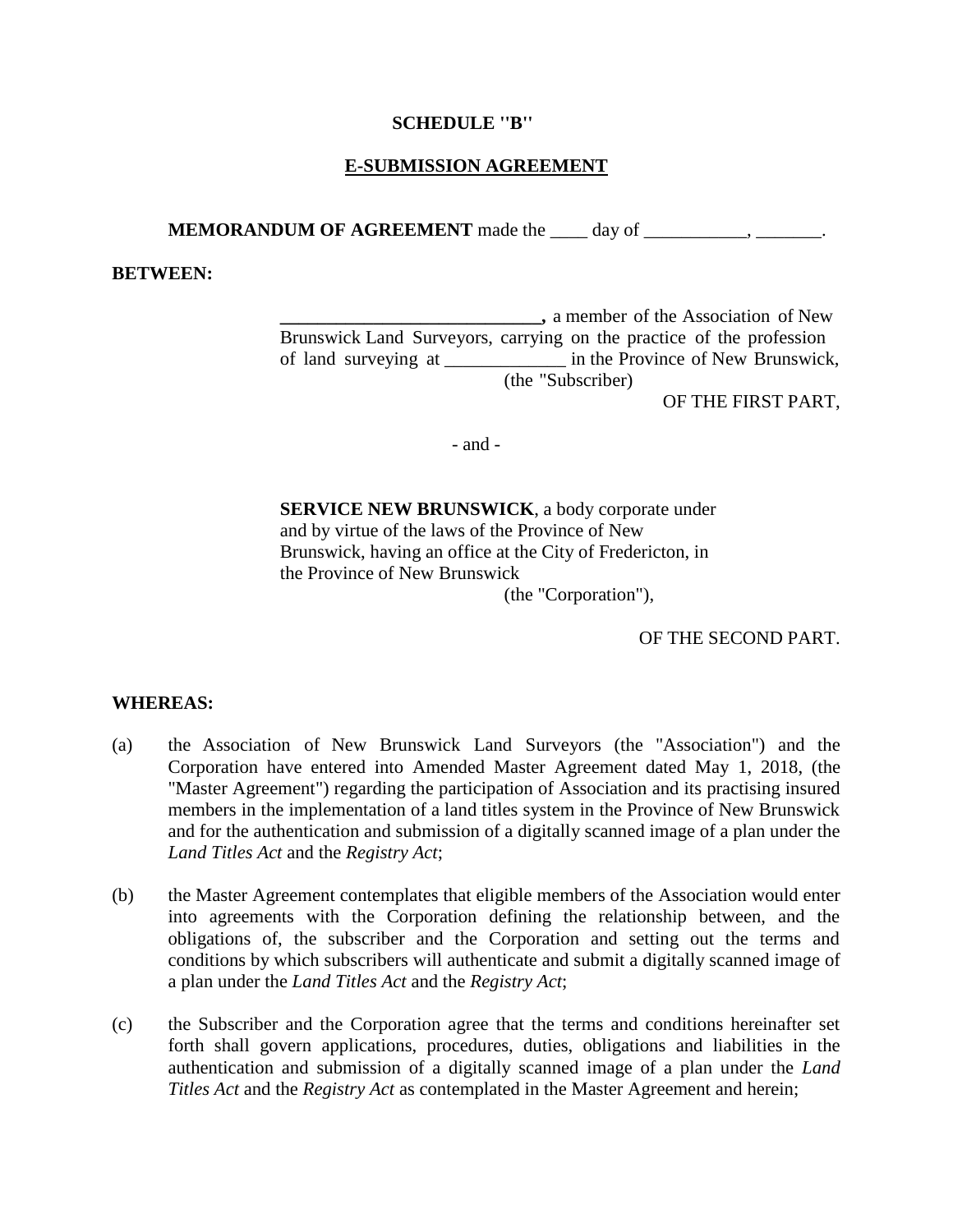**NOW THEREFORE THIS AGREEMENT WITNESSETH THAT** for and in consideration of the premises and the mutual covenants and agreements herein contained and for other good and valuable consideration (the receipt and sufficiency of which is hereby acknowledged), the parties hereto covenant and agree as follows:

## **1. Interpretation**

- 1.1 In this Agreement
	- a) "Agreement" means this Agreement and any agreement that is supplementary to or in amendment or confirmation of this Agreement;
	- b) ''Authentication'' means the certification and the provision of information by the subscriber in accordance with sections 17.2 and 17.3 of the *Land Titles Act* and section 19.02 of the *Registry Act*;
	- c) "digitally scanned image" means a digitally scanned image of a plan of survey or a subdivision plan in a format that has been approved by the Registrar General of Land Titles or the Chief Registrar of Deeds;
	- d) "eligibility" means the status of an eligible member;
	- e) "eligible member" means a Land Surveyor registered to practice land surveying under the *New Brunswick Land Surveyors Act*, *1986*:
		- (i) who is not suspended;
		- (ii) whose right to practice land surveying has not been revoked or restricted; and
		- (iii) who is covered by mandatory liability insurance in compliance with the Association's By-Laws*;*
	- e) "E-submission Agreement'' means an agreement between a Subscriber and the Corporation substantially similar to this Agreement;
	- f) ''member" means a member of the Association
	- g) "Standards" means the standards, rules and practices and policies established and published by the Association and from time to time that are applicable to this Agreement;
	- h) "Subscriber" means an eligible member who has entered into an E-submission Agreement; and
	- i) "Web-based" means electronically communicated via the Internet.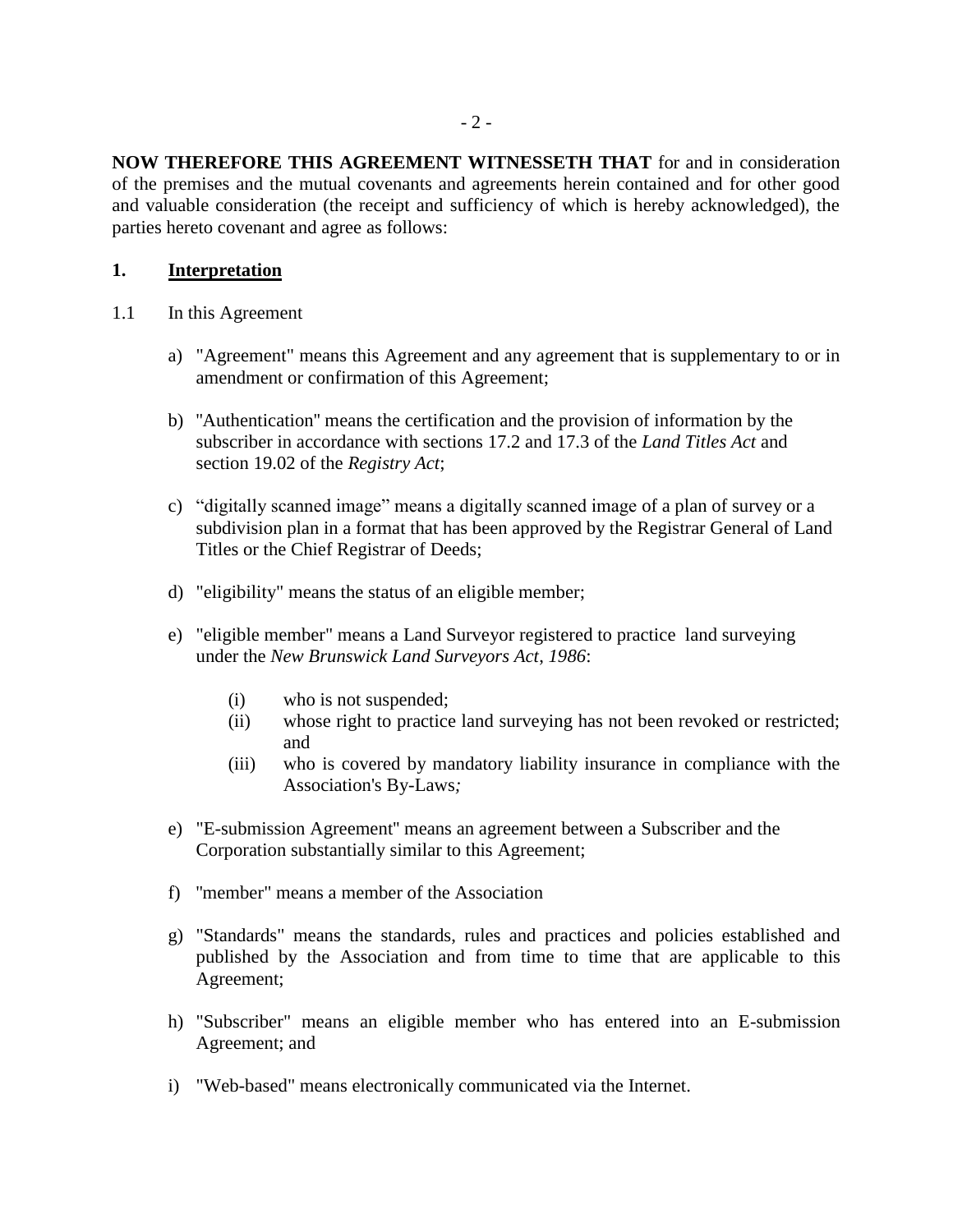1.2 Headings are inserted in this Agreement solely for the convenience of the parties and are not intended to be used as an aid in the interpretation of this Agreement.

1.3 Where the context requires, words in the singular include the plural, and words in the plural include the singular, and words importing the masculine gender include the feminine and neuter genders.

# **2. Representations of the Subscriber**

- 2.1 The Subscriber covenants, warrants and represents to the Corporation that the Subscriber:
	- a) is an eligible member and will maintain eligibility for the duration of this Agreement: and
	- b) is familiar with and will comply with the Standards and requirements for submitting a digitally scanned image of a plan under the *Land Titles Act* and the *Registry Act*;

2.2 The Subscriber acknowledges that failure to comply with the terms and conditions of this Agreement may

- a) disentitle the Subscriber to some or all of the protection and benefits of the Master Agreement, including but not limited to the right to submit a digitally scanned image of a plan under the *Land Titles Act* and the *Registry Act*;
- b) form the basis of a complaint by the Corporation against the Subscriber to the Complaints Committee under the *New Brunswick Land Surveyors*, *(1986)* or
- c) result in the rejection of any digitally scanned image of a plan submitted for filing or registration.

### **3. Obtaining Access**

3.1 Access to the technology put in place by the Corporation for the authentication and submission of a digitally scanned image of a plan for filing or registration will be granted to the subscriber upon:

- a) the Subscriber depositing a duly executed version of this agreement;
- b) the Association certifying to the Corporation the Subscriber's eligibility;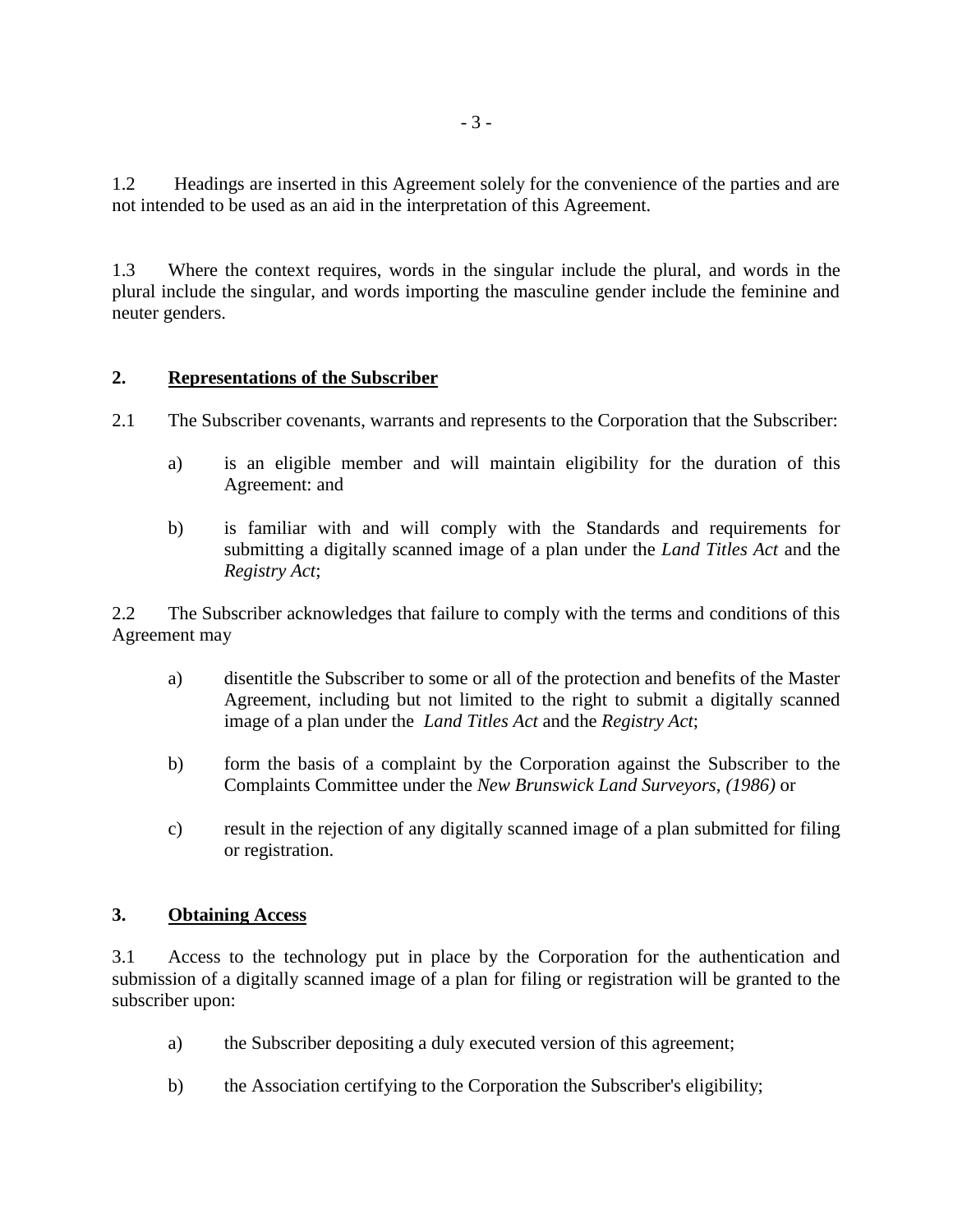- c) the Subscriber providing an e-mail address for any communication or notices required to be sent to the subscriber and
- d) the Subscriber having established an account with the Corporation for electronic funds transfers for the payment of fees in respect of the filing or registration of a digitally scanned image of a plan and any other fees required to maintain an account with the Corporation.

# **4. Authentication of a digitally scanned image of a plan**

4.1 The Subscriber shall not submit a digitally scanned image of a plan for filing or registration unless it has been authenticated using the Web-based technology put in place by the Corporation.

4.2 Web based authentication by a Subscriber for the submission of a digitally scanned image of a plan, shall contain a certification that the Subscriber was in possession of the original plan in paper format that, to the best of his/her knowledge and belief, has been duly executed and witnessed, if required, and that the digitally scanned image is an exact and complete scan of the entire plan.

4.3 The forwarding of a digitally scanned image of a plan to a practicing lawyer of the Law Society of New Brunswick with the object that the lawyer submits the digitally scanned image for filing or registration in a New Brunswick land registry office or land titles office

- a) is the certification that the Subscriber was in possession of the original plan in paper format that, to the best of his/her knowledge and belief, has been duly executed and witnessed, if required, and that the digitally scanned image is an exact and complete scan of the entire plan; and
- b) is the required authentication and certification under section 19.02 of the *Registry Act* or section 17 of the *Land Titles Act* to the same effect as if the Subscriber would have submitted the digitally scanned image for filing or registration directly to the land registry office or land titles office.

4.4 Any certification made, or information provided by a subscriber in a Web-based authentication shall be conclusive and shall have the same force and effect as if made under the *Evidence Act*, R.S.N.B. 1973, c. E-11.

# **5. Submission of digitally scanned image of instruments**

5.1 The submission of a digitally scanned image by a subscriber is a certification by the subscriber that he or she has complied with the requirements of the *Land Titles Act* and the *Registry Act*.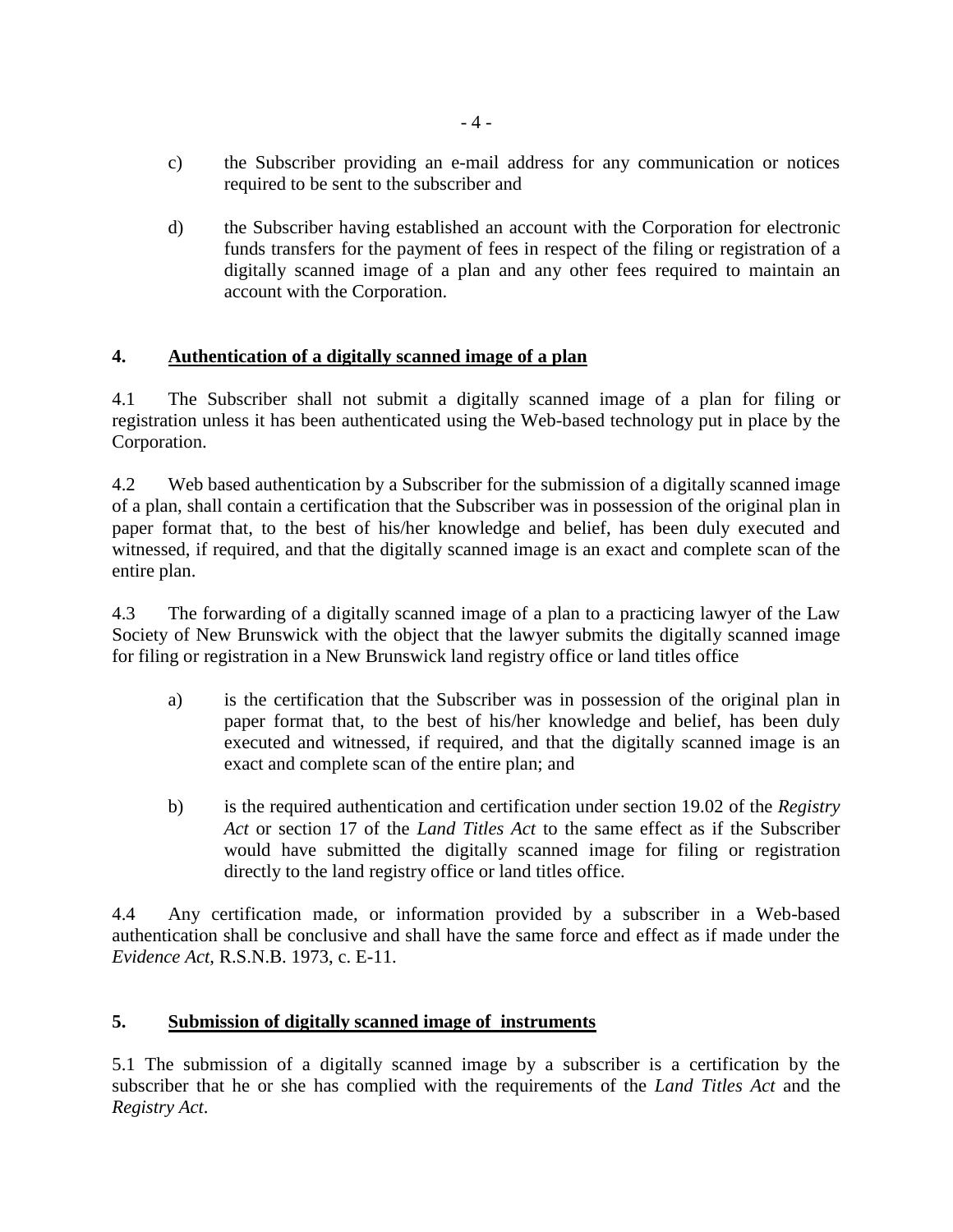## **6. Acceptance**

6.1 Subject to the terms and conditions of this Agreement and the Master Agreement, the Corporation shall accept the submission of a digitally scanned image by the Subscriber made in conformity with the *Land Titles Act* and *the Registry Act*.

## **7. Release of Member Information**

7.1 The Subscriber hereby authorizes and directs the Association to promptly notify the Corporation of particulars of any change in the Subscriber's eligibility.

7.2 The Subscriber authorizes the Corporation to notify the Association that the Subscriber has entered into this Agreement and to provide the Association with particulars of submissions of a digitally scanned image by the Subscriber after the signing of this Agreement.

## **8. Changes to the Agreement**

- 8.1 No modification to this Agreement shall be effective unless it is in writing and
	- a) signed by the parties; or
	- b) has been proposed by the Corporation and approved by the Association after not less than 30 days' notice has been given to the Subscriber.

### **9. Termination of the Agreement**

- 9.1 This Agreement shall terminate immediately upon the first to occur of the following:
	- a) termination of the Master Agreement; and
	- b) termination of the Subscriber's eligibility.

9.2 Where this Agreement has terminated under paragraph 9.1(b), this Agreement shall, at the option of the Subscriber, be revived upon the Subscriber re-establishing his or her eligibility.

## **10. Notice**

10.1 Any notice or document required or permitted to be given by this Agreement to a party hereto shall be in writing and is sufficiently given if served in the manner provided for personal service under the Rules of Court of New Brunswick or if transmitted by facsimile transmission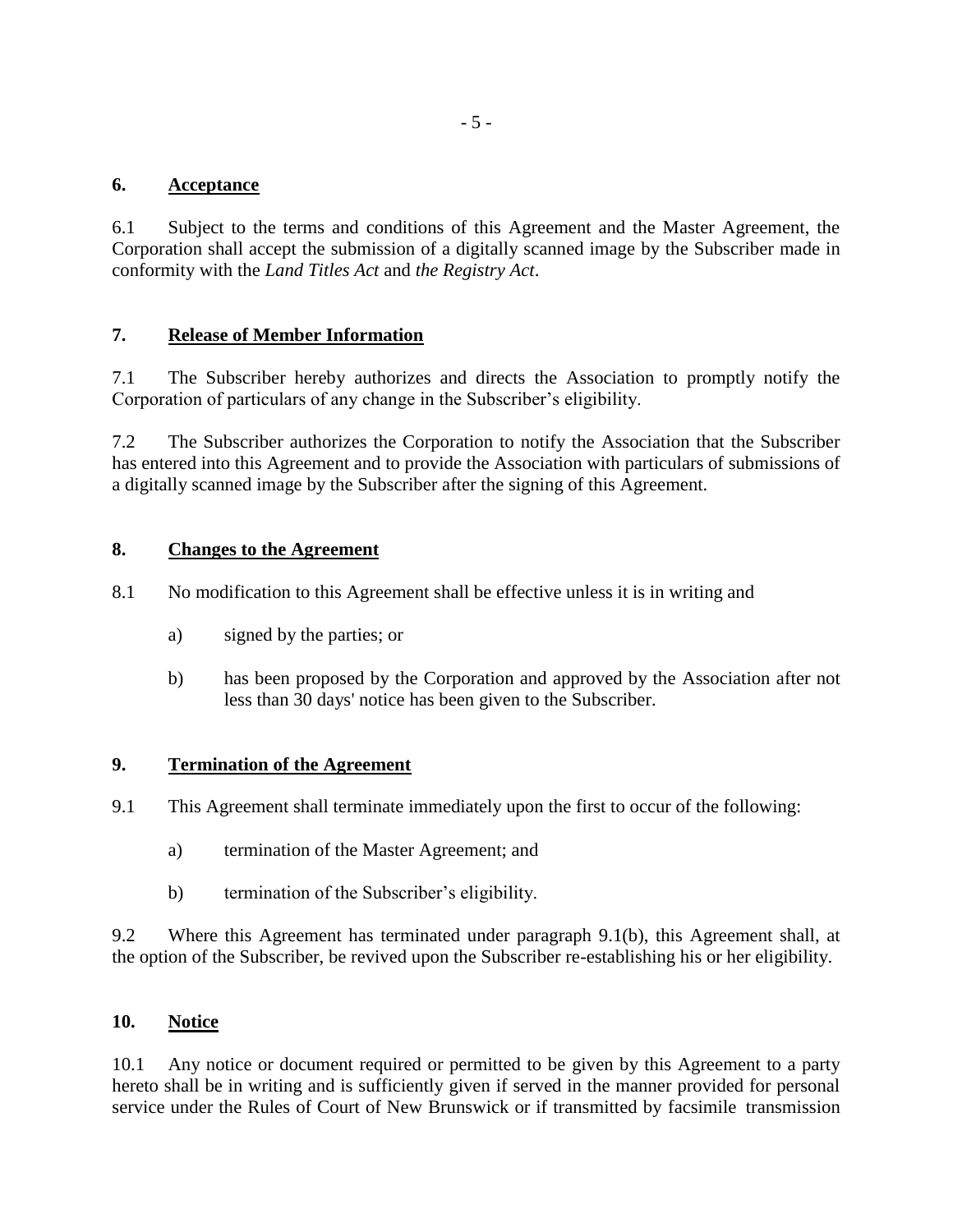or by mail, to such party addressed as follows:

in the case of the Subscriber:

Subscriber: [address]: Fax no.:

in the case of the Corporation to:

Service New Brunswick P. O. Box 1998 985 College Hill Road Fredericton, NB E3B 5G4 Attention: Registrar General of Land Titles

or to such other address communicated in writing to the other party and a notice so served personally shall be deemed given at the time of service and a notice sent by electronic mail transmission shall be deemed given on the first business day after such transmission provided that a copy of the notice has been sent, within 24 hours of the transmission, by ordinary prepaid mail.

#### **11. Time**

11.1 Time is of the essence of this Agreement.

#### **12. Assignment**

12.1 Neither party may assign this Agreement.

### **13. No Agency or Partnership**

13.1 Nothing in this Agreement shall be construed to constitute one party as an agent, associate or partner of the other party.

### **14. Governing Law**

14.1 This Agreement shall be governed by and construed in accordance with the laws of the Province of New Brunswick and the laws of Canada applicable therein and the parties hereto irrevocably attorn to the jurisdiction of the Courts of the Province of New Brunswick as the final